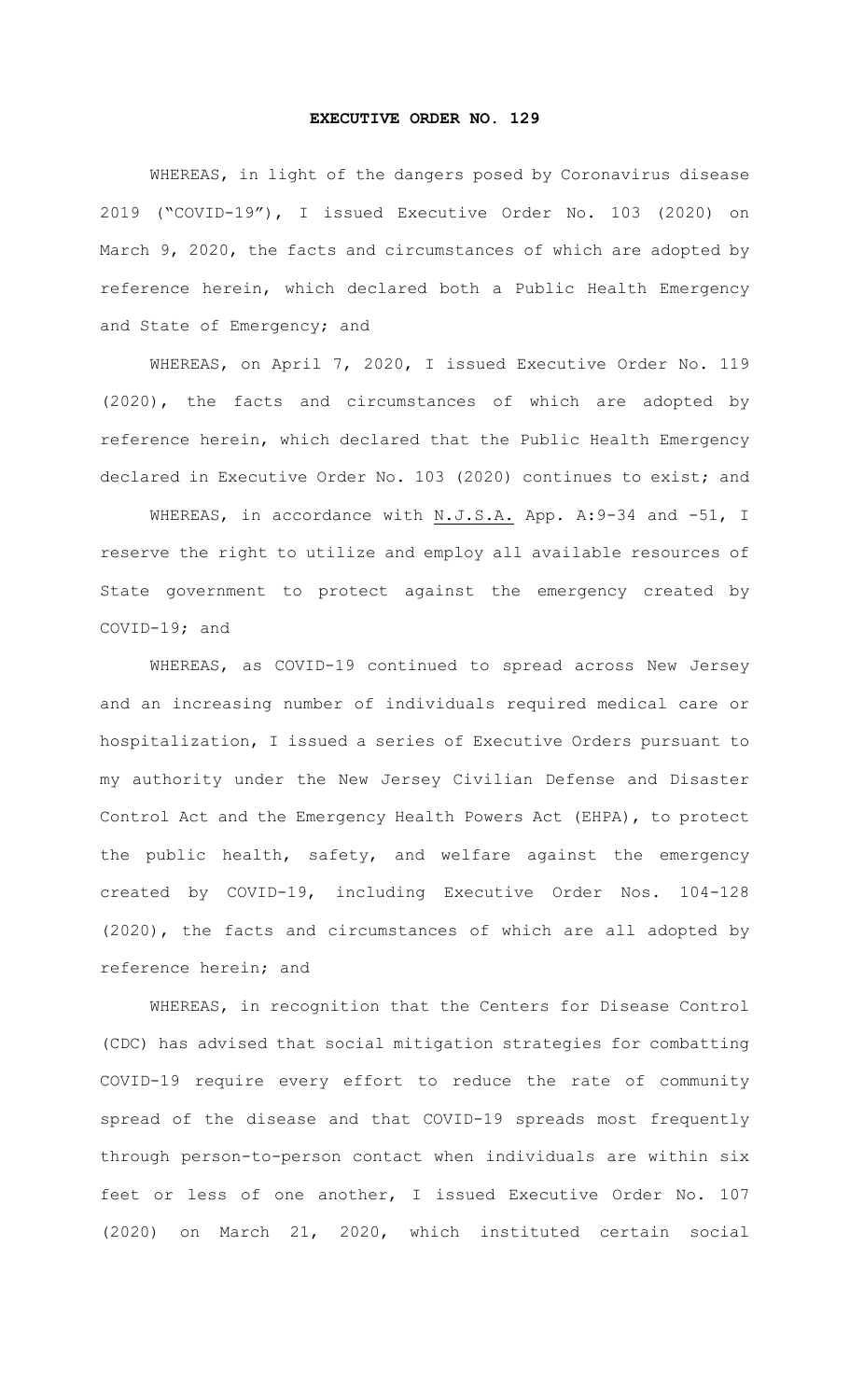mitigation strategies for combatting COVID-19, including closure of non-essential retail businesses to the public; and

WHEREAS, such closures may bear on certain residents' ability to obtain permits to carry firearms otherwise available under New Jersey law, including retired law enforcement officers, security officers, and individuals who have been found by the Superior Court to have a justifiable need to carry; and

WHEREAS, the statutes authorizing individuals in these groups to carry – where such individuals have passed robust background checks and satisfied the appropriate statutory criteria – reflect the Legislature's judgment that doing so protects such persons' safety and promotes public safety; and

WHEREAS, under N.J.S.A. 2C:39-6(1), law enforcement officers who were employed on a full time basis with a law enforcement agency and who retired in good standing can apply yearly to the Superintendent of the State Police ("Superintendent") for a permit to carry a hand gun ("Retired Officer Carry Permit"); and

WHEREAS, prior to issuing a Retired Officer Carry Permit, the Superintendent undertakes a thorough investigation, including verification of the retired officer's service in good standing prior to retirement and confirmation that the retired officer does not suffer from statutory disqualifications; and

WHEREAS, the scheme for renewals of Retired Officer Carry Permits, which requires retired officers to make an application in the same manner as the initial application, will unduly delay the re-issuance of existing permits to carry during the ongoing Public Health Emergency; and

WHEREAS, pursuant to N.J.S.A. 2C:58-4, other individuals who demonstrate to the chief police officer of the municipality in which they reside or the Superintendent, and the applicable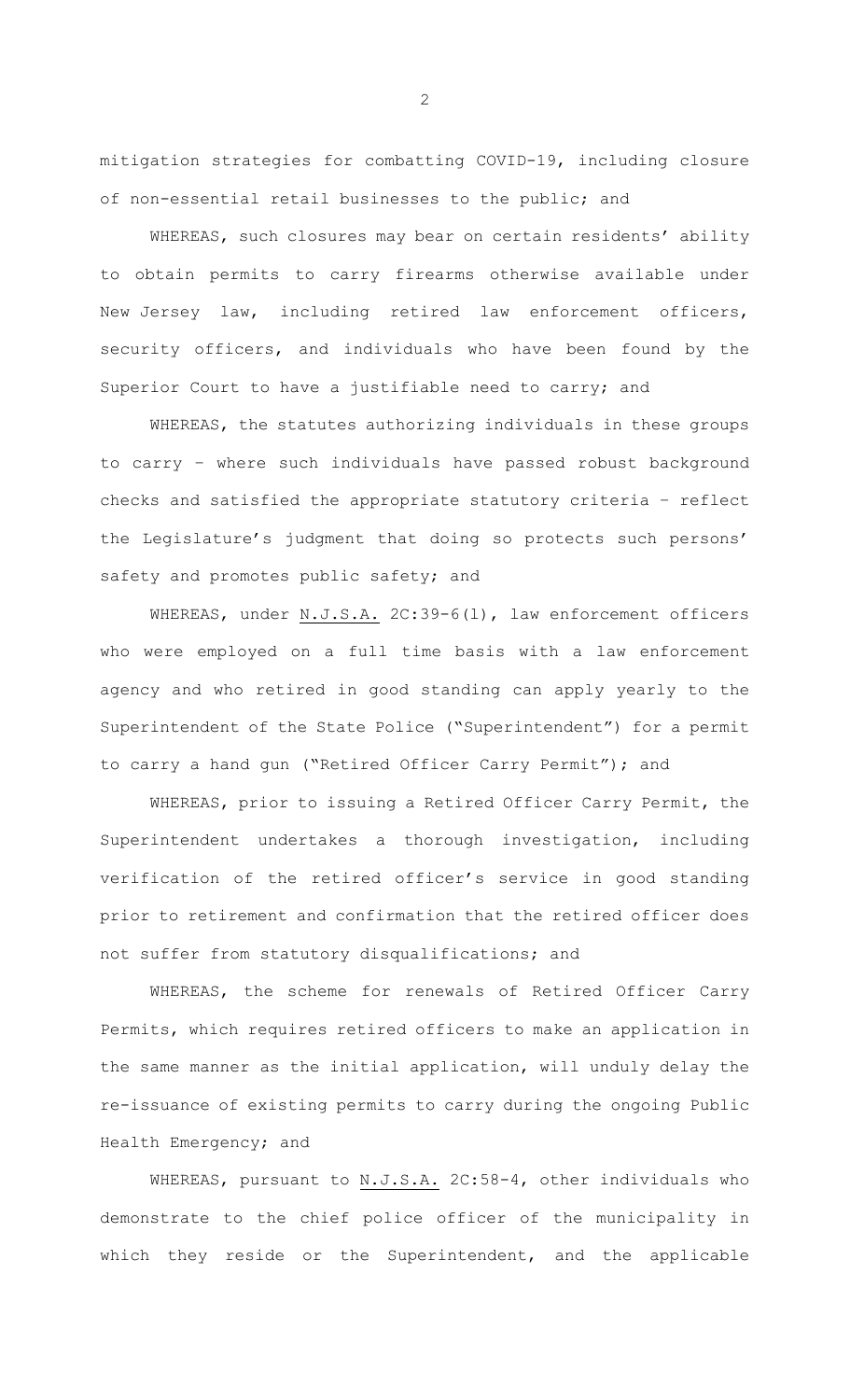Superior Court, that they are persons of good character who are not subject to statutory disqualifications, have a justifiable need to carry a handgun, and are thoroughly familiar with the safe handling and use of handguns, may also obtain permits to carry firearms ("Carry Permit"); and

WHEREAS, in order to renew Carry Permits, law enforcement again must complete the same thorough review as was both necessary and appropriate for the initial Carry Permit application, including a determination that the renewal applicant is thoroughly familiar with the safe handling and use of handguns; and

WHEREAS, to demonstrate a thorough familiarity with the safe handling and use of handguns, N.J.A.C. 13:54-2.4 and N.J.A.C. 13:54-2.9 require that the applicant submit proof of completion of a training course, passage of a test administered by a certified instructor, or handgun qualification scores; and

WHEREAS, it may be more challenging to show that an individual is thoroughly familiar with the safe handling and use of handguns based on in-person instruction and/or in-person training during the ongoing Public Health Emergency, which will make it harder for those individuals to obtain the permits that the Legislature found promote their individual safety and public safety; and

WHEREAS, under the Security Officer Registration Act (SORA), N.J.S.A. 45:19A-1, et seq., certain security officers registered and licensed under State law may permissibly carry a firearm only if they have a Retired Officer Carry Permit under N.J.S.A. 2C:39-6(l) or a Carry Permit under N.J.S.A. 2C:58-4; and

WHEREAS, if security guards are not able to obtain or to renew their permits to carry firearms, they may not be able to be hired for or continue in their employment, which would lead to turnover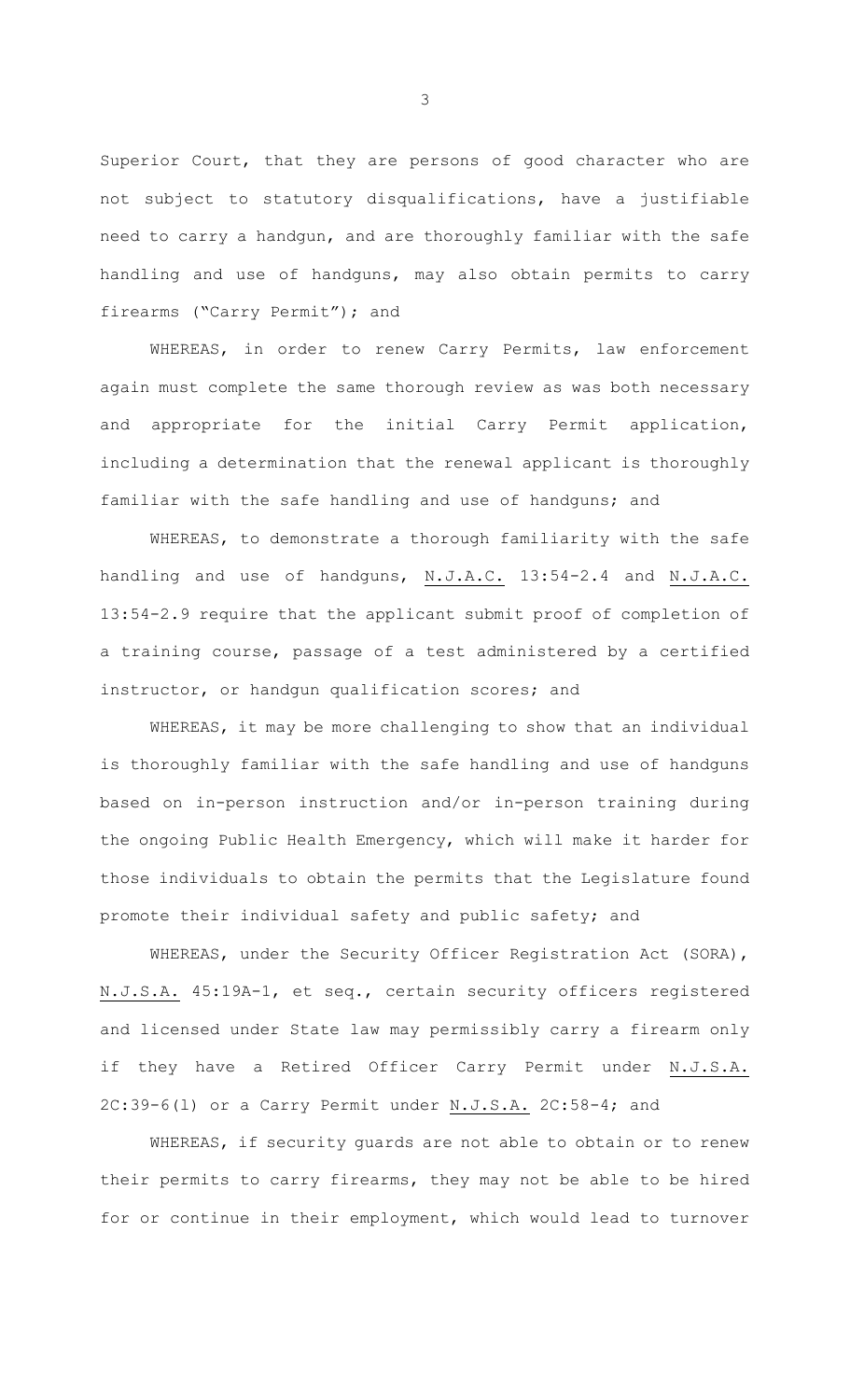in security roles during an emergency, and which could undermine public welfare and safety at this time; and

WHEREAS, for these reasons, among others, the strict enforcement of the statutes and regulations governing the issuance and renewal of Retired Officer Carry Permits and Carry Permits under N.J.S.A. 2C:39-6(l) and N.J.S.A. 2C:58-4, respectively, is detrimental to the public welfare; and

WHEREAS, pursuant to N.J.S.A. App. A: 9-47, the Governor is authorized to, among other things, suspend any regulatory provision of law when its enforcement is detrimental to the public welfare during an emergency; and

WHEREAS, the Constitution and statutes of the State of New Jersey, particularly the provisions of N.J.S.A. 26:13-1 et seq. and N.J.S.A. App. A:9-33 et seq., and all amendments and supplements thereto, confer upon the Governor of the State of New Jersey certain emergency powers, which I have invoked;

NOW, THEREFORE, I, PHILIP D. MURPHY, Governor of the State of New Jersey, by virtue of the authority vested in me by the Constitution and the Statutes of this State, do hereby ORDER and DIRECT:

1. All Retired Officer Carry Permits that expire during the term of the Public Health Emergency declared in Executive Order No. 103 (2020), including those that expired after the issuance of Executive Order No. 103 (2020) but before issuance of this Order, are hereby extended until 90 days after the end of the Public Health Emergency, but only for any holder of a Retired Officer Carry Permit that has satisfied the following requirements:

> a. The permit holder submits a renewal application pursuant to N.J.S.A. 2C:39-6(1) prior to the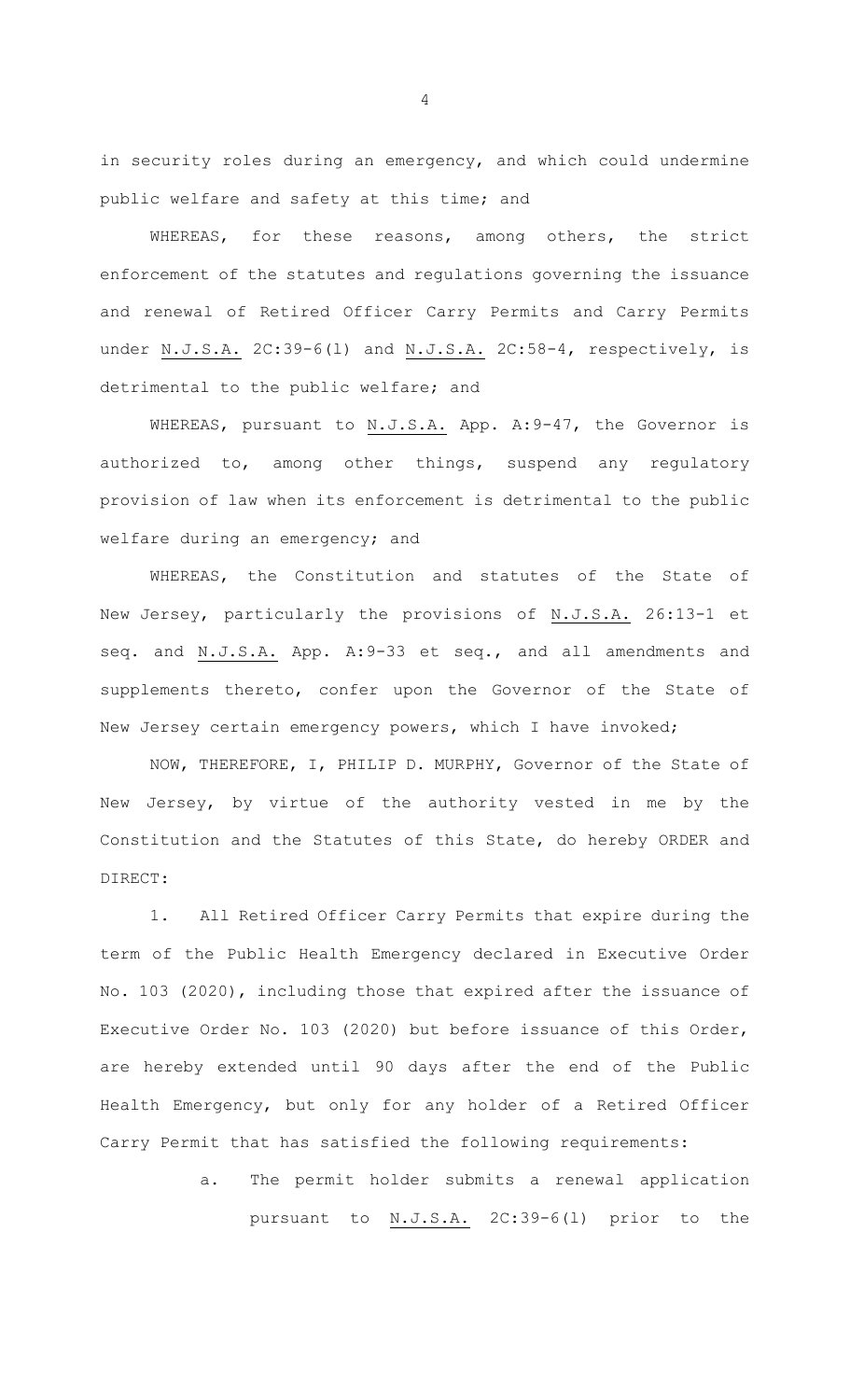expiration of their existing permit or prior to May 4, 2020, whichever is later; and

b. As part of that renewal application, the permit holder submits proof of qualification on the use of their weapons from the first qualification period of the current 12-month permit cycle as required by the Attorney General's Semi-Annual Firearms Qualification and Requalification Standards for New Jersey Law Enforcement.

2. Any permit holder who has their Retired Officer Carry Permit extended under Paragraph 1 of this Order shall submit proof of their semi-annual firearms requalification within ninety days of the expiration of the Public Health Emergency declared in Executive Order No. 103 (2020). Should such permit holder fail to do so, their renewal application submitted under Paragraph 1(a) of this Order shall be denied.

3. For the duration of the Public Health Emergency declared in Executive Order No. 103 (2020), the following rules apply where an individual seeks to obtain or renew a Carry Permit:

> a. Where the chief police officer, the Superintendent, and/or the Superior Court receive an application to obtain or renew a Carry Permit pursuant to N.J.S.A. 2C:58-4, and where the chief police officer, the Superintendent, and/or the Superior Court find that the applicant would qualify for such permit except that the applicant cannot show the requisite familiarity with the safe handling and use of handguns under N.J.S.A. 2C:58-4, N.J.A.C. 13:54-2.4, and/or N.J.A.C. 13:54-2.9 due to the restrictions imposed in response to the Public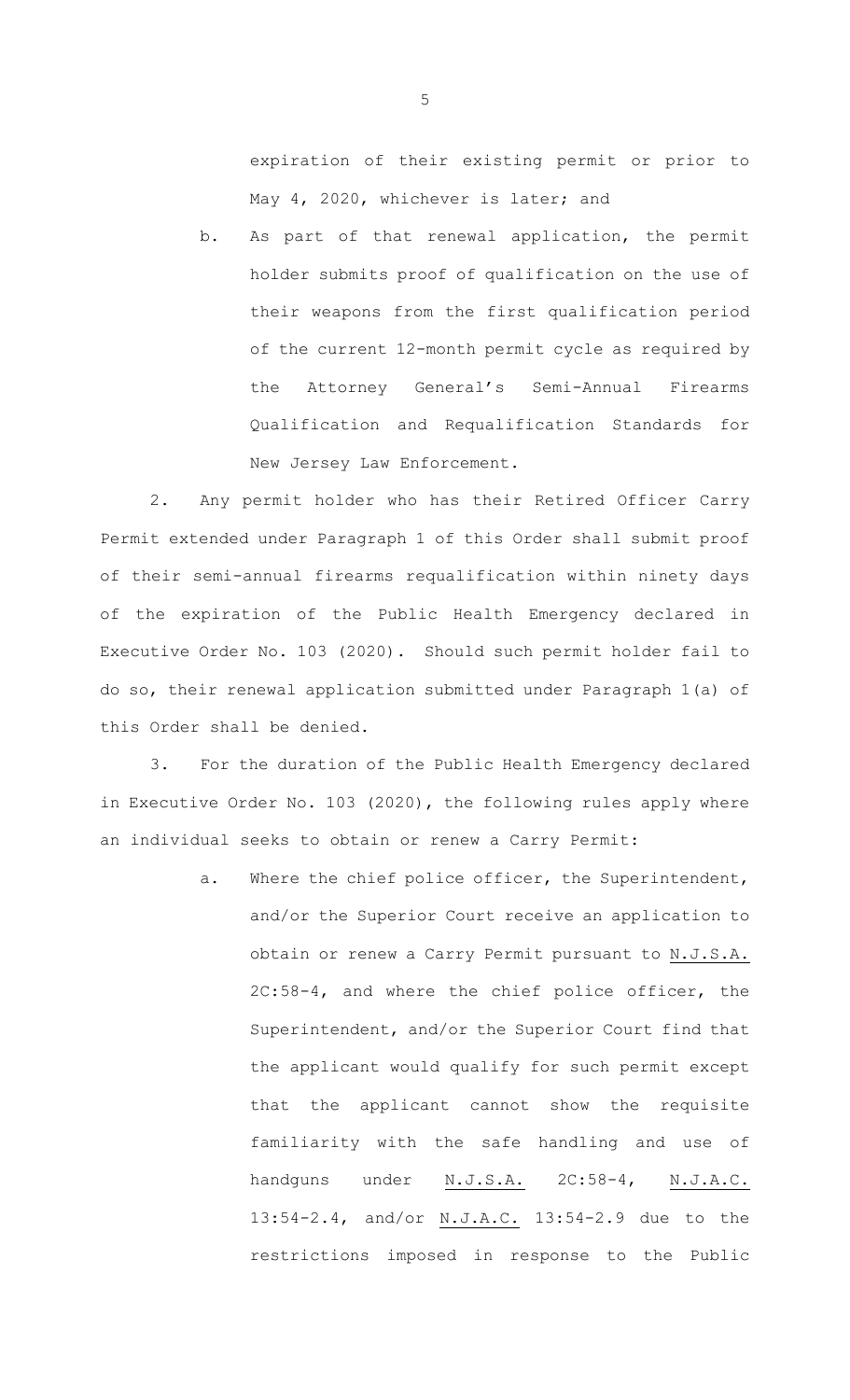Health Emergency declared in Executive Order No. 103 (2020), the chief police officer, the Superintendent, and/or the Superior Court may authorize such individual to complete such training, practice, or testing as would allow them to satisfy N.J.A.C. 13:54-2.4 or N.J.A.C. 13:54-2.9;

- b. The Superintendent shall prescribe and publish a form that the chief police officer, the Superintendent, and/or the Superior Court may complete authorizing such individual to complete the training, practice, or testing described in Paragraph 3(a) of this Order; and
- c. Where the individual is authorized to complete the training, practice, or testing described in Paragraph 3(a) of this Order, a shooting range that is otherwise closed to the public pursuant to the terms of Executive Order No. 107 (2020) may offer such individual and their single instructor access to that range, until such individual subsequently receives or is denied the Carry Permit. Shooting ranges who offer such access must comply with social distancing practices wherever practicable.

4. The State Director of Emergency Management, who is the Superintendent, shall have the discretion to make additions, amendments, clarifications, exceptions, and exclusions to the terms of this Order. The Superintendent is also directed to take all appropriate steps to effectuate this Order.